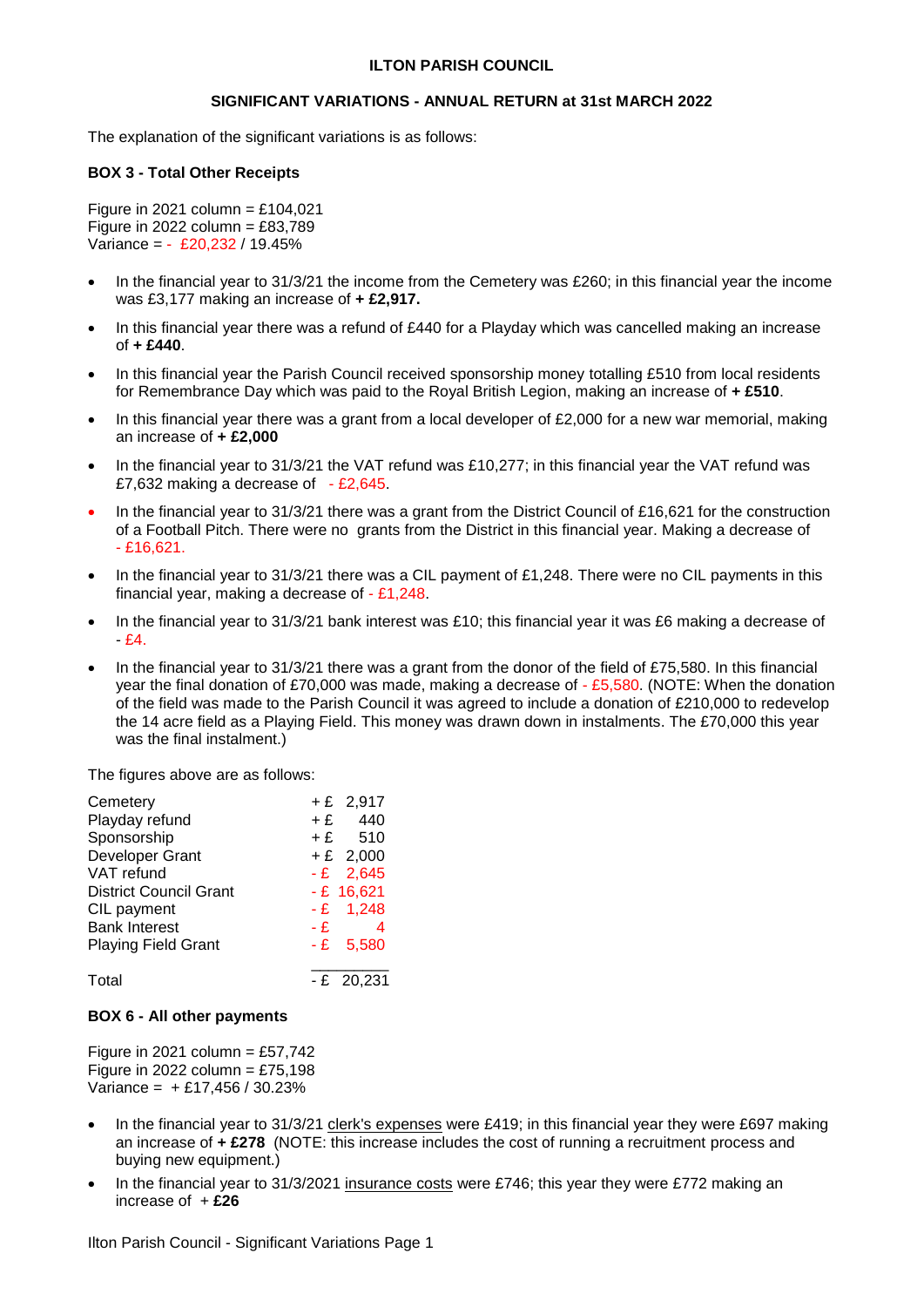- In the financial year to 31/3/21 subscription costs were £279; this year they were £310 making an increase of **+ £31**.
- In this financial year the Parish Council set up a new website at a cost of £138, an increase of **+ £138.**
- In this financial year the Parish Council commissioned a War Memorial Cross at a cost of £2,978 and memorials to the serving personnel of Ilton who died in service at a cost of £681, an increase of **+ £3,659.** (NOTE: £2,000 of the cost of the Memorial was covered by a grant from a local developer, which is shown above as extra income.)
- In this financial year the Parish Council arranged training for the new Clerk and for grass cutting volunteers at a cost of £ 2,621, an increase of **+ £ 2,621**
- In the financial year to 31/3/2021 grants totalling £217 were made; this year grants totalling £655 were made making an increase of **+ £438**
- In the financial year to 31/3/2021 expenditure on development of the new Playing Field was £21,459 which included a new Football Pitch; this year expenditure was £34,565 which included a new perimeter footpath, new benches, and fencing making an increase of **+ £ 13,106.**
- In the financial year to 31/3/2021 the amount spent on electricity supply was £457; this year the cost was £546 making an increase of **+ £89.**
- In the financial year to 31/3/2021 expenditure on the Copse Lane overspill car park was £0; this year expenditure was £50, making an increase of **+ £ 50.**
- In the financial year to 31/3/2021 £760 was spent on litter picking in the village; this year expenditure was £1,248 reflecting the greater use of the Playing Field area, making an increase of **+ £ 488**
- In the financial year to 31/3/2021 £398 was spent on sundries (not accounted for elsewhere); this year expenditure was £841 (which includes costs of £440 for the cancelled Playday which was refunded) making an increase of **+ £443**
- In the financial year to 31/3/2021 £1,092 was spent on Play Equipment Inspections; this year the expenditure was £1,330 because of extra maintenance of the gym equipment, making an increase of + **£238**
- In the financial year to 31/3/2021 £656 was spent on maintenance of the Play Park; this year the expenditure was £2,213 because of vandalism of the fence, making an increase of + **£1,557**
- In the financial year to 31/3/2021 VAT costs of £ 7,487 were incurred; this year VAT costs were £ 9,258 making an increase of **+ £ 1,771**
- In the financial year to 31/3/2021 printing costs were £274; this year they were £208, making a decrease of - £66
- In the financial year to 31/3/2021 the cost of the Ranger scheme was £3.163; this year the cost was £2,775 because some of the work of strimming and cutting hedges has been done by volunteers, making a decrease - £ 388.
- In the financial year to 31/3/2021 the amount spent on Cemetery maintenance (not including grass and hedges) was £1,052 because two trees were removed; this year the expenditure was £50, making a decrease of - £ 1,002
- In the financial year to 31/3/2021 the amount spent on Churchyard maintenance (not including grass and hedges) was £1,500 because work was done on two trees; this year the expenditure was £890 which included more tree work, making a decrease of - £610.
- In the financial year to 31/3/2021 expenditure on external grass cutting contract was £5,298 (which was grass cutting for summer 2019); this year the cost was £4,367 (for summer 2020 grass cutting), making a decrease of - £931 (NOTE: these grass cutting costs are for a contract with the District Council. The invoice arrives in the following financial year. For 2021/22 the Parish Council has taken grass cutting in house and it is now done by volunteers and councillors.)
- In the financial year to 31/3/2021 £10,964 spent on capital grass cutting expenditure because the Council took grass cutting in-house; this year expenditure was £4,821 plus diesel costs of £544, plus maintenance and insurance costs of the tractor of £1,300, making a decrease of  $-$  £4,299
- In the financial year to 31/3/2021 expenditure on the maintenance of the new Playing Field was £1,021; this year expenditure was £840 making a decrease of - **£181**

The figures (rounded up or down) above are as follows:

|  | + £ 278     |
|--|-------------|
|  | 26          |
|  | $+ f$ 31    |
|  | $+ f$ 138   |
|  | $+ E$ 3.659 |
|  | $+ f 2,621$ |
|  | $+$ £       |

Ilton Parish Council - Significant Variations Page 2